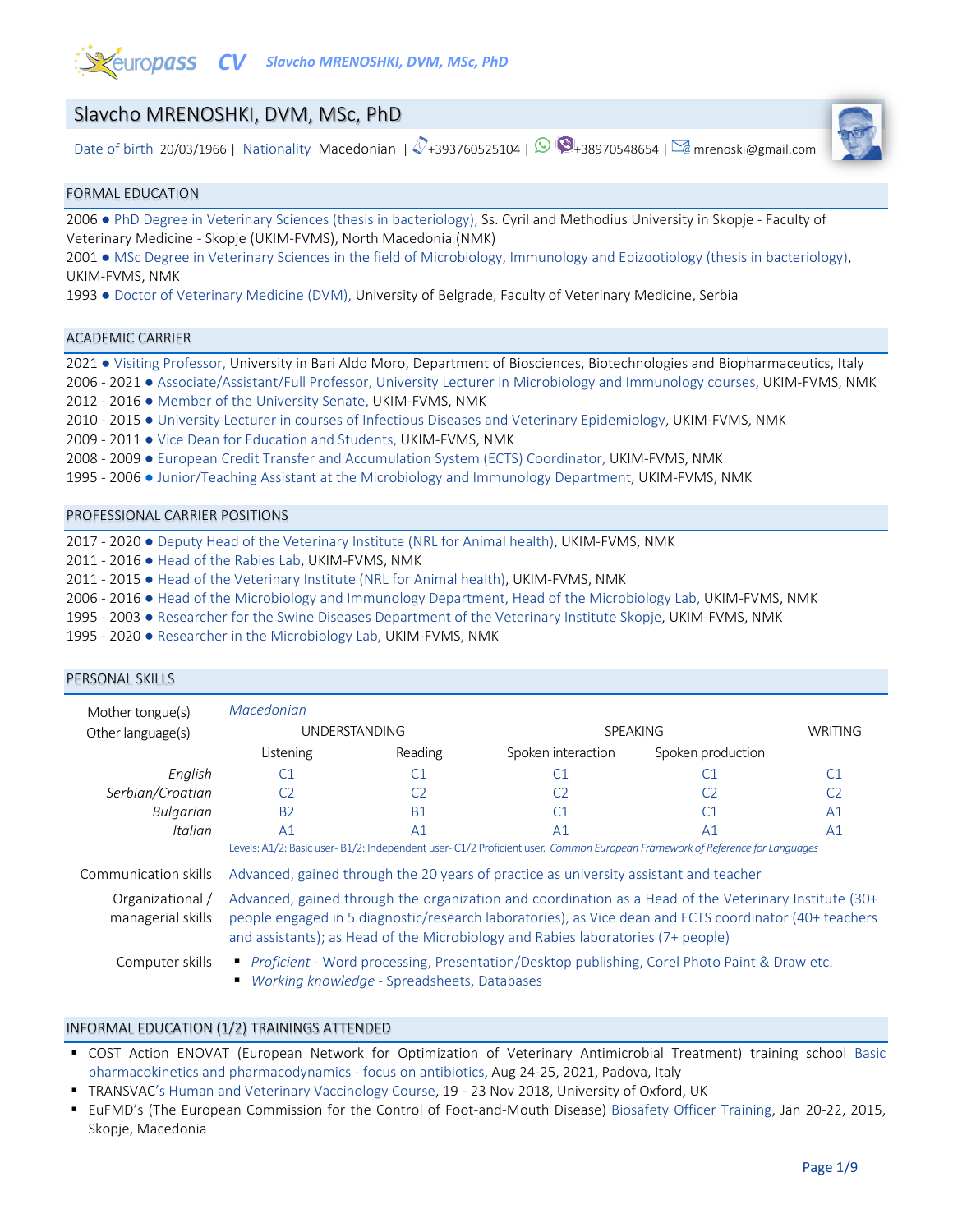# **Zeuropass CV** Slavcho MRENOSHKI, DVM, MSc, PhD

- MediLabSecure project's Workshop/training on molecular diagnosis of relevant zoonotic arboviruses, June 15-19, 2015, INIA-CISA, Valedeolmos - Madrid, Spain
- UN/IAEA's TC Project "Supporting Coordinated Control of Transboundary Animal Diseases with Socioeconomic Impact and that Affect Human Health (RER5016)" European regional training course on The Rapid and Confirmatory Diagnosis of Avian Influenza H7N9, Aug 19-30, 2013, IAEA Laboratories in Seibersdorf, Austria
- UN/IAEA's TC Project "Supporting Early Warning and Surveillance of Avian Influenza Infection in Wild and Domestic Birds and Assessing Genetic Markers for Bird Resistance (RER5015)" regional training course on Advanced Bioinformatic and Genomic Tools for Enhanced Quality Assurance and Quality Control in Diagnostic Laboratory Practice, Jul 11-22, 2011, IAEA Laboratories in Seibersdorf, Austria
- Full laboratory training for diagnostics and eradication of Classical Swine Fever virus (CSFV) at the Institute of Diagnostic Virology. Nov 1-29, 2007, Friedrich-Loeffler-Institut (FLI), Insel Riems, Germany
- Basic laboratory methods for detection of viruses with particular accent on carnivore and ruminant viruses, May 03 Jun 09, 2000, Department of Health and Animal Welfare - Infection Diseases Section, Faculty of Veterinary Medicine Valenzano, University of Bari, Italia
- Training of Laboratory scientists in diagnostic techniques for the MCVP PHARE programme: Classical and African Swine Fever, Feb 15-26, 1999, CISA, Valdeolmos (Madrid), Spain
- Introductory HACCP Course and Meat and Dairy Microbiology Training, Dec 1998, Minnesota, USA

## INFORMAL EDUCATION (2/2) WORKSHOPS ATTENDED

- 4th Workshop on Vaccine Adjuvants (ENOVA): Improving existing adjuvant-based formulations; Novel vaccine adjuvants; Assays for the characterization of antigen-adjuvant formulations; Selecting protocols for preclinical testing and down selection; Scaleup procedures for adjuvant production. Sep 20-22, 2021, Genova, Italy
- <sup>3rd</sup> Workshop on Vaccine Adjuvants (ENOVA): Regulatory considerations. Sep 23-24, 2019, Belgrade, Serbia
- First International regenerative medicine workshop Introduction to cell-based-and platelet rich plasma (PRP) therapies: Clinicaltranslational approach. UKIM-FVMS. Sep 12, 2019, Skopje, North Macedonia
- $\blacksquare$  2<sup>nd</sup> Workshop on Vaccine Adjuvants (ENOVA): Bench to Bedside How to get your vaccine into clinical testing. Jan 21-22, 2019, Copenhagen, Denmark,
- TAIEX Workshop on Action Plan on Communicable Diseases, 17-19 September 2018, Skopje, Macedonia
- TAIEX Workshop on Control of Campylobacter Infections in Poultry, in cooperation with Food and Veterinary Agency of Republic of Macedonia and Faculty of Veterinary Medicine in Skopje, 2017 Mar 14-15, Skopje, Macedonia
- Gli effetti negativi dell'estate sulle bovine da latte si ripercuotono fino all'inverno: misure pratiche di prevenzione e controllo *(The negative effects of summer on dairy cows affect the winter: practical prevention and control measures)*. July 06, 2016, Universita degli studi Aldo Moro - Valenzano (BA), Italy
- 7<sup>th</sup> EURL workshop of the EU Rabies National Reference Laboratories. May 27-28, 2015, Zagreb, Croatia
- TAIEX Workshop on Animal Health Prevention and control of emerging animal diseases, in co-operation with Food and Veterinary Agency of Republic of Macedonia, Mar 16-17, 2015, Skopje, Macedonia
- TAIEX Workshop on Animal Health Prevention Vector borne and parasitological diseases, in co-operation with Food and Veterinary Agency of Republic of Macedonia, Nov 24-26, 2014, Skopje, Macedonia
- TAIEX Workshop on Vector borne Diseases and Antivectorial Fight, in co-operation with State Sanitary and Health Inspectorate of Ministry of Health of Republic of Macedonia. Jun 30 - Jul 01, 2014, Skopje, Macedonia
- 18<sup>th</sup> Annual Workshop of the National Reference Laboratories for Fish Diseases. June 3-4, 2014, Copenhagen, Denmark
- EuFMD Workshop on FMD contingency planning for National Reference Laboratories. Apr 8-10, 2014, Kraljevo, Serbia
- $\bullet$  6<sup>th</sup> EURL Workshop of the EU Rabies National Reference Laboratories. Nov 13-14, 2013, Athens, Greece
- IAEA, TC Project RER/5/016 "Supporting Coordinated Control of Transboundary Animal Diseases with Socioeconomic Impact and that Affect Human Health", Joint IAEA/FAO/OIE Regional Stakeholder Workshop on Awareness Raising for Veterinarians Involved in the Control of Transboundary Animal Diseases (TADs). Oct 16-18, 2013, Vienna, Austria
- **IAEA, TC Project RER/5/016 "Supporting Coordinated Control of Transboundary Animal Diseases with Socioeconomic Impact and** that Affect Human Health", Regional Workshop on Coordinated Control of Emerging and re-Emerging Transboundary Animal Diseases, 2013 Jun 18-20, Athens, Greece
- <sup>5th</sup> EURL Workshop of the EU Rabies National Reference Laboratories, 2012 Sep 26-27, Malzéville, Nancy, France
- IPA Multibeneficiary Project Western Balkans (EuropeAid/129988/C/SER/MULTI). Regional Classical Swine Fever simulation exercise for decision-makers. Jun 11-13, 2012, Ohrid, Macedonia
- IAEA TC Project RER/5/016 "Supporting Coordinated Control of Transboundary Animal Diseases with Socioeconomic Impact and that Affect Human Health", Regional Workshop on exchange of SOPs and Harmonized Methods for targeted TADs. Apr 3-5, 2012, Vienna, Austria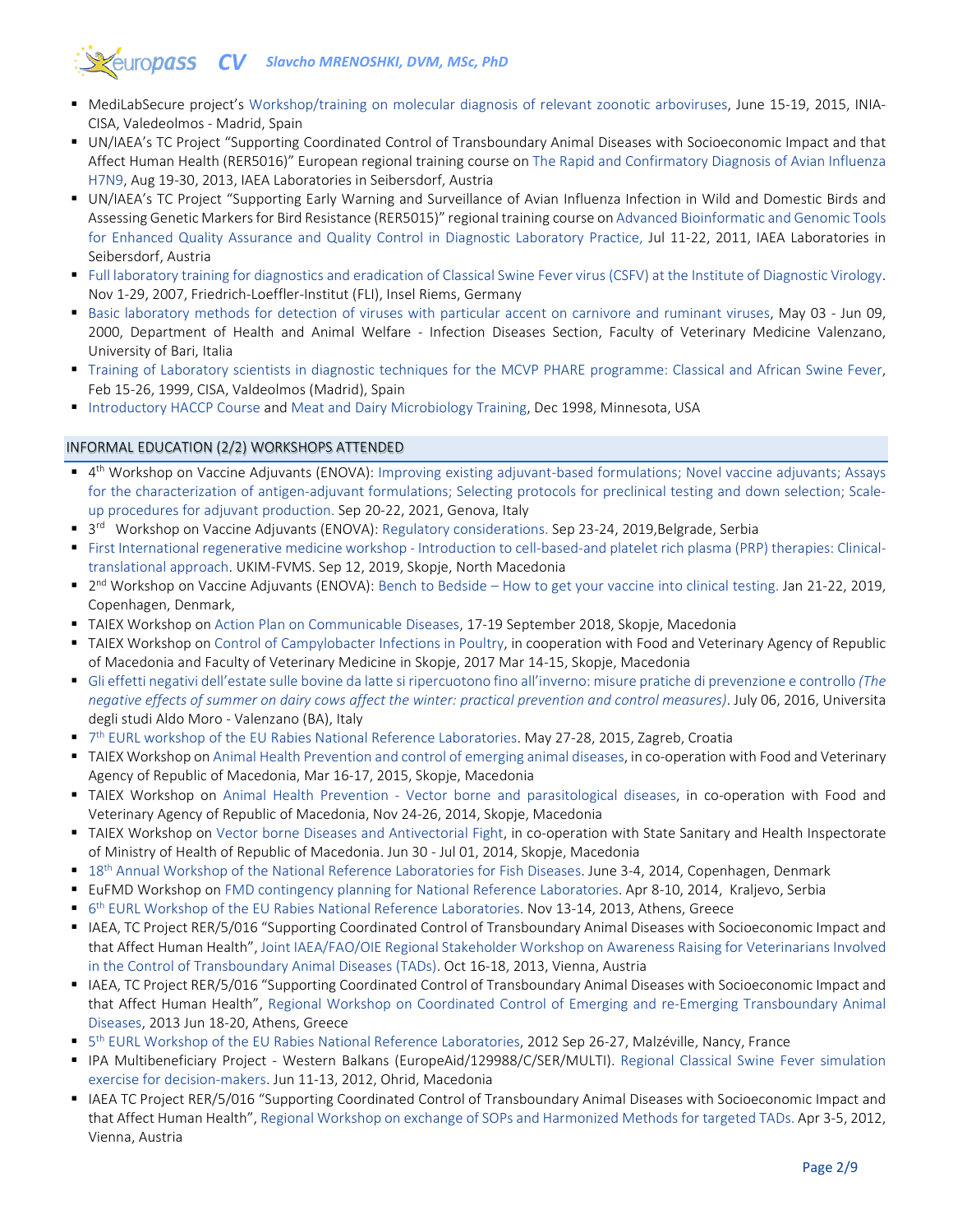# *CV Slavcho MRENOSHKI, DVM, MSc, PhD*

- FP6 Project "Upgrading and introduction of sustainable diagnostic tools for the major transboundary diseases of animals in F.Y.R. of Macedonia", Final workshop. Jan 27-29, 2010, Ohrid, Macedonia
- FP6 Project "Porcine Circovirus Disease: towards improved food quality and safety within new member states and associated candidate countries", Workshop No.2. May 15-16, 2007, Solaris, Croatia
- FP6 Project "Porcine Circovirus Disease: towards improved food quality and safety within new member states and associated candidate countries", Workshop No.1. Mar 22-23, 2006, Veterinary Research Institute, Brno, Czech Republic
- World Health Organization for Animal Health (OIE), EU Commission DG SANCO with support of the Government of Macedonia. Seminar on the Dialogue and Common Activities between the OIE Member Countries of the EU and other OIE Member Countries of the OIE Regional Commission for Europe. Apr 04-05, 2006, Skopje, Macedonia
- Ministry of Agriculture, Forestry and Water Economy of R. of Macedonia (MAFW), Veterinary Directorate & Agriconsalting Europe S.A. Project "MAFW Structural and Low Reform". Control point 8.5.b: "Workshop for the laboratory staff (topics: National reference laboratory - function, conditions and obligations; Introduction to good laboratory practice, and Quality system ISO 17025 - Directions for implementation)". Mar 29, 2006, Skopje, Macedonia
- FAO Regional Project TCP/RER/0066 Workshop: "Emergency Control of Transboundary Diseases of Livestock in Southern and Eastern Europe", Final National Project Coordinators Meeting. Jul 08-11, 2002, Skopje, Macedonia
- Medical Faculty in Skopje, Immunology department. First Macedonian Immunology School. Feb 09-13, 1998, Skopje, Macedonia
- US Department of Agriculture. Balkan Animal Health Workshop. Apr 09-12, 1997, Ohrid, Macedonia

### ARTICLES, ABSTRACTS and SCIENTIFIC PRESENTATIONS

- 1. Ashfield R, Oli A, Esimone C and Anagu L (Editors). [Vaccinology and Methods in Vaccine Research \(1st Edition\), Chapter:](https://www.elsevier.com/books/vaccinology-and-methods-in-vaccine-research/ashfield/978-0-323-91146-7)  [Adjuvants, Immunomodulators and Adaptogens,](https://www.elsevier.com/books/vaccinology-and-methods-in-vaccine-research/ashfield/978-0-323-91146-7) Subchapters: Adjuvant properties of the microbiome and Plant derived adaptogens. Academic Press *(In print, expected publishing date 1st March 2022)*
- 2. Mrenoshki S, Temerario L, Mastrorocco A, Corrente M, Mrenoshki D, Lacalandra GM, Dell'Aquila ME (2021). [Does follicular](https://drive.google.com/file/d/1HOKx6gjvgg9OYzDErlSfJlVAOiz2E9vf/view?usp=sharing)  [microbiome affect oocyte competence? Preliminary observations.](https://drive.google.com/file/d/1HOKx6gjvgg9OYzDErlSfJlVAOiz2E9vf/view?usp=sharing) Società Italiana di Riproduzione Animale – SIRA, 74° Convegno SISVET (Virtual edition), June 23-26, 2021, Italy
- 3. Mrenoshki, S. (2019). [The significance of microbiota and microbiome in veterinary reproduction.](https://drive.google.com/file/d/1prCWR9KPT-bZOsZFHl7stU1NTvWSqNMB/view?usp=sharing) 73° Convegno SISVET, Società Italiana di Riproduzione Animale - SIRA, Main Lecture, June 19-22, 2019, Olbia, Italy
- 4. Cvetkovikj I, Angjelovski B, Mrenoshki S, Stefanovska J, Cvetkovikj A. (2018). [Antimicrobial susceptibility of Escherichia coli](https://drive.google.com/file/d/1fMBSTR5tbxc8RkBioeBEW-cIRUoshPKx/view?usp=sharing)  [isolated from farmed sows with postpartum dysgalactia syndrome.](https://drive.google.com/file/d/1fMBSTR5tbxc8RkBioeBEW-cIRUoshPKx/view?usp=sharing) Book of abstracts of the Joint meeting 5th International Vet-Istanbul Group Congress & 8th International Scientific Meeting "Days of Veterinary Medicine 2018", p.167, Sep. 23-27, Ohrid, Macedonia
- 5. Cvetkovikj I, Mrenoshki S, Krstevski K, Djadjovski I, Angjelovski B, Popova Z, Janevski A, Dodovski A, Cvetkovikj A. [Bovine](https://www.sciendo.com/article/10.1515/macvetrev-2016-0097)  [tuberculosis in the Republic of Macedonia: postmortem, microbiological and molecular study in slaughtered reactor cattle.](https://www.sciendo.com/article/10.1515/macvetrev-2016-0097) Macedonian Veterinary Review 2017; 40 (1):43-52
- 6. Dzimrevska, I., Kiprijanovska, H., Mrenoshki, S. (2017). [Antimicrobial Activity of Honey Samples from the Republic of Macedonia.](https://drive.google.com/file/d/1GTL6WGb9XwsH32hkjUodrT4nL1uD9AAX/view?usp=sharing) Abstract book of the 45th APIMONDIA International Apicultural Congress, p.25, Sep 29 - Oct 4, 2017, Istanbul, Turkey
- 7. Angjelovski B, Cvetkovikj A, Mrenoshki S, Radeski M, Cvetkovikj I, Ratkova M, and Dovenski T. [Bacteria associated with clinical](https://journals.tubitak.gov.tr/veterinary/abstract.htm;jsessionid=987E2F35DE611125A5010E760369560F?id=19710)  [postpartum dysgalactia syndrome in farmed sows in the Republic of Macedonia.](https://journals.tubitak.gov.tr/veterinary/abstract.htm;jsessionid=987E2F35DE611125A5010E760369560F?id=19710) Turkish Journal of Veterinary & Animal Sciences 40, Dec 2016, 776-781
- 8. Wasniewski M, Almeida I, Baur A, Bedekovic T, Boncea D, Chaves L, David D, De Benedictis P, Dobrostana M, Giraud P, Hostnik P, Jaceviciene I, Kenklies S, König M, Mähar K, Mojzis M, Moore S, Mrenoski S, Müller T, Ngoepe E, Nishimura M, Nokireki T, Pejovic N, Smreczak M, Strandbygaard B, Wodak E, Cliquet, F[. First international collaborative study to evaluate rabies antibody](https://www.sciencedirect.com/science/article/pii/S0166093416303408?via%3Dihub)  [detection method for use in monitoring the effectiveness of oral vaccination programmes in fox and raccoon dog.](https://www.sciencedirect.com/science/article/pii/S0166093416303408?via%3Dihub) Journal of Virological Methods, Vol 238, Dec 2016, pp 77–85
- 9. Cvetkovikj I, Mrenoshki S, Krstevski K, Djadjovski I, Angjelovski B, Popova Z, Janevski A, Dodovski A, Cvetkovikj A. (2016)[. Isolation](https://drive.google.com/file/d/1UbM_w5zi0-hp_o2QErRd4yzwO7r8J0aJ/view?usp=sharing)  [and Molecular Identification of Mycobacterium bovis and Mycobacterium caprae from Slaughtered Reactor Cattle.](https://drive.google.com/file/d/1UbM_w5zi0-hp_o2QErRd4yzwO7r8J0aJ/view?usp=sharing) Proceedings of the 7th International Scientific Meeting "Days of Veterinary Medicine 2016", Sep 22-24, Struga, Macedonia
- 10. Schuster I, Mertens M, Mrenoshki S, Staubach C, Mertens C, Brüning F, Wernike K, Hechinger S, Berxholi K, Mitrov D. and Groschup M. [Sheep and Goats as Indicator Animals for Circulation of CCHFV in the Environment](https://link.springer.com/article/10.1007/s10493-015-9996-y). Experimental and Applied Acarology, March 2016, Vol. 68, Issue 3, pp 337-346
- 11. Popova, Z., Krstevski, K., Djadjovski, I., Janevski, A., Mitrov, D., Mrenoshki, S., Cvetkovikj, I. and Dodovski, A. (2015) [Partial](https://drive.google.com/file/d/13aUALoZHTp5IPyIEKZjTuR_R6B7pfjaQ/view?usp=sharing)  [sequencing reveals the existence of one BTV-4 strain on whole territory of Macedonia during 2014 outbreak.](https://drive.google.com/file/d/13aUALoZHTp5IPyIEKZjTuR_R6B7pfjaQ/view?usp=sharing) Macedonian Veterinary Review Vol. 38 (Suppl. 1): 17-67, 2015 *(Proceedings of the 6th International Scientific Meeting "Days of veterinary medicine 2015", Sep 24-26 Struga, Macedonia)*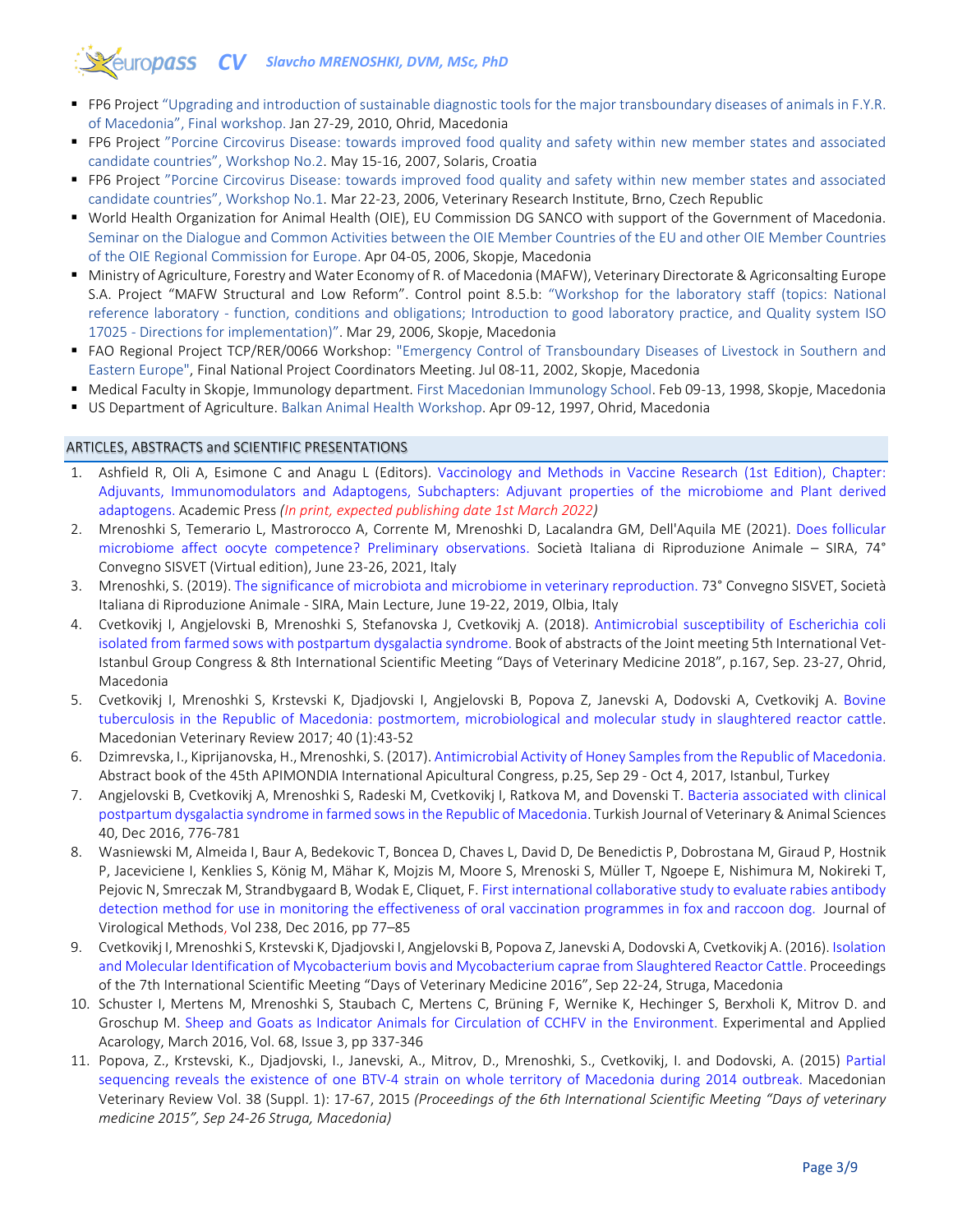# **CV** Slavcho MRENOSHKI, DVM, MSc, PhD

- 12. Cvetkovikj, I., Mrenoshki, S., Ratkova, M., Popova, Z., Djadjovski, I. and Krstevski, K. (2015) [Outbreaks of listeriosis in small](https://drive.google.com/file/d/16fyHDBqT4qRKth9UdcTGXIzBF-7fcSx4/view?usp=sharing)  [ruminants with different clinical manifestations in the Republic of Macedonia.](https://drive.google.com/file/d/16fyHDBqT4qRKth9UdcTGXIzBF-7fcSx4/view?usp=sharing) Macedonian Veterinary Review Vol. 38 (Suppl. 1): 17-67, 2015 *(Proceedings of the 6th International Scientific Meeting "Days of veterinary medicine 2015", Sep 24-26 Struga, Macedonia)*
- 13. Krstevski K, Naletoski I, Mitrov D, Mrenoshki S, Cvetkovikj I, Janevski A, Dodovski A. and Djadjovski I. (2015) [Application of](https://sciendo.com/de/article/10.14432/j.macvetrev.2015.09.055)  [fluorescence based molecular assays for improved detection and typing of Brucella strains in clinical samples. M](https://sciendo.com/de/article/10.14432/j.macvetrev.2015.09.055)acedonian Veterinary Review 38(2):i-x, 2015
- 14. Mertens M, Vatansever Z, Mrenoshki S, Krstevski K, Stefanovska J, Djadjovski I, Cvetkovikj I, Farkas R, Schuster I, Donnet F, Comtet L, Tordo N, Mechlia B.M, Balkema-Buschmann A, Mitrov D, Groschup M. (2015) [Circulation of Crimean-Congo](https://journals.plos.org/plosntds/article?id=10.1371/journal.pntd.0003519)  [Hemorrhagic Fever Virus in the Former Yugoslav Republic of Macedonia Revealed by Screening of Cattle Sera Using a Novel](https://journals.plos.org/plosntds/article?id=10.1371/journal.pntd.0003519)  [Enzyme-linked Immunosorbent Assay.](https://journals.plos.org/plosntds/article?id=10.1371/journal.pntd.0003519) PLOS Neglected Tropical Diseases 9(3): e0003519. doi:10.1371/journal. pntd.0003519.
- 15. Cvetkovikj, I., Mrenoshki, S., Krstevski, K., Djadjovski, I., Angjelovski, B. and Cvetkovikj, A. (2014). [Serology testing of rabies](https://drive.google.com/file/d/1l7gt5Lhs824WW44xXJU3TsrTcU78VLG1/view?usp=sharing)  [vaccination efficacy in pet animals in R. Macedonia in the framework of non-commercial movement of pet animals in the EU.](https://drive.google.com/file/d/1l7gt5Lhs824WW44xXJU3TsrTcU78VLG1/view?usp=sharing) Macedonian Veterinary Review Vol. 37 (Suppl.1): p.22-23, 2014 *(Abstracts from 5th International Scientific Meeting - Days of Veterinary Medicine 2014, 5-7 Sept., Ohrid, Republic of Macedonia)*
- 16. Angjelovski B, Mrenoshki S, Djurovski I, Dejanoski T and Dovenski T (2014) [Sow productivity on commercial pig farms in the](https://sciendo.com/article/10.14432/j.macvetrev.2014.06.016)  [Republic of Macedonia.](https://sciendo.com/article/10.14432/j.macvetrev.2014.06.016) Macedonian Veterinary Review 2014; 37 (2): 135-140
- 17. Dodovski, A., Krstevski, K., Cvetkovikj, I., Dzadzovski, I. and Mrenoshki, S. (2014[\) Molecular Survey of Infectious Bronchitis Virus](https://drive.google.com/file/d/1RoIJf0VhRlq1S5emivVxraXV_kCYNIFT/view?usp=sharing)  [in Commercial Flocks in Macedonia.](https://drive.google.com/file/d/1RoIJf0VhRlq1S5emivVxraXV_kCYNIFT/view?usp=sharing) Abstracts of 8<sup>TH</sup> International Symposium on Avian Corona- and Pneumoviruses and Complicating Pathogens & 2<sup>ND</sup> Annual Meeting of the COST Action FA1207, Rauischholzhausen, Germany, June 17-20, 2014.
- 18. Krstevski, K., Djadjovski, I., Cvetkovikj, I., Janevski, A., Mrenoshki, S., Mitrov, D., Naletoski, I. (2014[\) Situation with brucellosis in](https://drive.google.com/file/d/13KJj3H3CQYeweraYLxTRCMXRTsVsSgvD/view?usp=sharing)  [Macedonia since introduction of Rev-1 vaccination \(epidemiological update\).](https://drive.google.com/file/d/13KJj3H3CQYeweraYLxTRCMXRTsVsSgvD/view?usp=sharing) Book of Abstracts P.67, VET Istanbul group Congress, Apr 28-30, 2014, Istanbul, Turkey.
- 19. Kirandjiski, T., Nikolovska, G., Smilenovska-Mihajlovic, Biljana., Krstevski, K., Djadjovski, I., Cvetkovikj, I., Janevski, A., Mrenoshki, S. and Mitrov, D. (2013[\) Progress of Sheep and Goat Brucellosis Control in Republic of Macedonia.](https://drive.google.com/file/d/1eCJt8wdIg7ymBEEkq1eupgs4zGp4LqJO/view?usp=sharing) Proceedings and abstracts of Symposium "Brucellosis in Southeast Europe", p.45, Oct 16 – 19, 2013, Nis, Serbia.
- 20. Krstevski, K., Djadjovski, I., Cvetkovikj, I., Janevski, A., Mrenoshki, S., Kirandjiski, T., Naletoski, I. and Mitrov, D. (2013) [Rev 1](https://drive.google.com/file/d/145kMiBJlCZ-6v49tkWDmXsIAJk_-SS5l/view?usp=sharing)  [Vaccination in Sheep and Goats –](https://drive.google.com/file/d/145kMiBJlCZ-6v49tkWDmXsIAJk_-SS5l/view?usp=sharing) Diagnostic Challenges. Proceedings and abstracts of Symposium "Brucellosis in Southeast Europe", p.182, Oct 16 – 19, 2013, Nis, Serbia
- 21. Cvetkovikj, I., Mrenoshki, S., Krstevski, K., Djadjovski, I., Angjelovski, B., Gjurovski, I., Mitrov, D. and Cvetkovikj, A. (2013[\) Serology](https://drive.google.com/file/d/14VeVIqDthTaoRNLtoTDUEN8yb1Xa0_M2/view?usp=sharing)  [Testing of Rabies Vaccination Efficacy in Pet Animals: first year of experience in R. Macedonia.](https://drive.google.com/file/d/14VeVIqDthTaoRNLtoTDUEN8yb1Xa0_M2/view?usp=sharing) Abstract Book of the Rabies serology meeting, Oct 1-2, 2013, Nancy, France.
- 22. Angjelovski, B., Mrenoshki, S., Djurovski, I., Dejanoski, T. and Dovenski, T. (2013) [An Analysis of Sow's \(Re\)Productive](https://drive.google.com/file/d/1Rs6xeSuj7hue1pOcqc8UQ9tes9Z7Q9-x/view?usp=sharing)  [Performances Associated with Management Practices in Commercial Swine Farms in R. Macedonia.](https://drive.google.com/file/d/1Rs6xeSuj7hue1pOcqc8UQ9tes9Z7Q9-x/view?usp=sharing) Proceedings of the 4th International Scientific Meeting "Days of veterinary medicine 2013", p.54, Sep 06-08, 2013 Struga, Macedonia
- 23. Žutić J, Radosavljević V, Radanović O, Mrenoski S, Bacić D and Žutić M. (2013) [Antimicrobial resistance observed in Escherichia](https://www.ibna.ro/en/acces-articole-text-integral/item/80-archiva-zootechnica-vol-16-2013)  [coli isolates from pigs.](https://www.ibna.ro/en/acces-articole-text-integral/item/80-archiva-zootechnica-vol-16-2013) Archiva Zootechnica, Vol.16, Issue 2, p75-82. 8p.
- 24. Picard-Meyer E, Mrenoshki S, Milicevic V, Ilieva D, Cvetkovikj I, Cvetkovikj A, Krstevski K, Dzhadzhovski I, Robardet E, Gagnev E, Iliev E, Plavsic B, Kirandjiski T and Cliquet F (2013). [Molecular characterisation of rabies virus strains in the Republic of](https://link.springer.com/article/10.1007/s00705-012-1466-9)  [Macedonia.](https://link.springer.com/article/10.1007/s00705-012-1466-9) Archives of Virology, Volume 158, Issue 1, pp 237-240
- 25. Taleski, V., Zdravkovska, M., Markovski, V., Bosnjakovski, D. and Mrenoski, S. (2013) [Control of Human Brucellosis in Endemic](https://drive.google.com/file/d/1rflP0Wj9KdrnAwnOwl8r4VIS5CDmG0fu/view?usp=sharing)  Area - [Challenge for Veterinary and Human Medicine.](https://drive.google.com/file/d/1rflP0Wj9KdrnAwnOwl8r4VIS5CDmG0fu/view?usp=sharing) Book of abstracts - IX Congress of Serbian Microbiologists (MIKROMED 2013), 30 May - 01 June, 2013, Belgrade, Serbia.
- 26. Taleski, V., Zdravkovska, M., Mrenoski, S., Markovski, V. and Bosnjakovski, D. (2013) Human [Brucellosis in Macedonia: Past and](https://drive.google.com/file/d/1uFV21QHEWbvQ10kWdK330T7UtkVywTg_/view?usp=sharing)  [Present.](https://drive.google.com/file/d/1uFV21QHEWbvQ10kWdK330T7UtkVywTg_/view?usp=sharing) In: The 5th Eurasia Congress of Infectious Diseases, 15-18 May, 2013, Tirana, Albania.
- 27. Cliquet, F., Mrenoski, S., Davcheva, K., Kirandjiski, T. and Nakova, E. (2012) [Rabies Control Programmes in the Balkan Region:](https://drive.google.com/file/d/1S-55GkB2meH6w-9cbaJw_9zc17tJwTCi/view?usp=sharing)  [Achievements and Perspectives in Macedonia.](https://drive.google.com/file/d/1S-55GkB2meH6w-9cbaJw_9zc17tJwTCi/view?usp=sharing) Proceedings of the The XXIII Meeting of Rabies in the Americas (RITA), p.55, Oct 14-19, 2012, São Paulo, Brazil.
- 28. Mrenoshki, S., Cvetkovikj, I., Cvetkovikj, A., Krstevski, K., Radeski, M., Djadjovski, I., Gjurovski, I., Kirandziski, T. and Mitrov, D. (2012) [Rabies Diagnosis and Vaccination Monitoring in Republic of Macedonia in 2011 and 2012.](https://drive.google.com/file/d/13DPnnlldm9vbj-kRKLdc2wsAEC8TAwHm/view?usp=sharing) Abstract Book of the 5th Workshop of the European Union Reference Laboratory for Rabies, Sep 26, 2012, Nancy, France
- 29. Djadjovski, I., Krstevski, K., Mitrov, D., Mrenoshki, S., Acevski, S., Cvetkovikj, I., Celeska, I., Kirandjiski, T. and Naletoski, I. (2012) [Evaluation of Vaccination Coverage against Classical Swine Fever in Farm Pigs in Macedonia and Possible Reasons for](https://drive.google.com/file/d/11NT6l_aAZJY_S9GjhC67UBUreqoOo7DQ/view?usp=sharing)  [the Poor Results.](https://drive.google.com/file/d/11NT6l_aAZJY_S9GjhC67UBUreqoOo7DQ/view?usp=sharing) Book of Proceedings of the 3rd International Scientific Meeting "Days of Veterinary Medicine 2012", pp.28- 29, Sep 02-04, Ohrid, Macedonia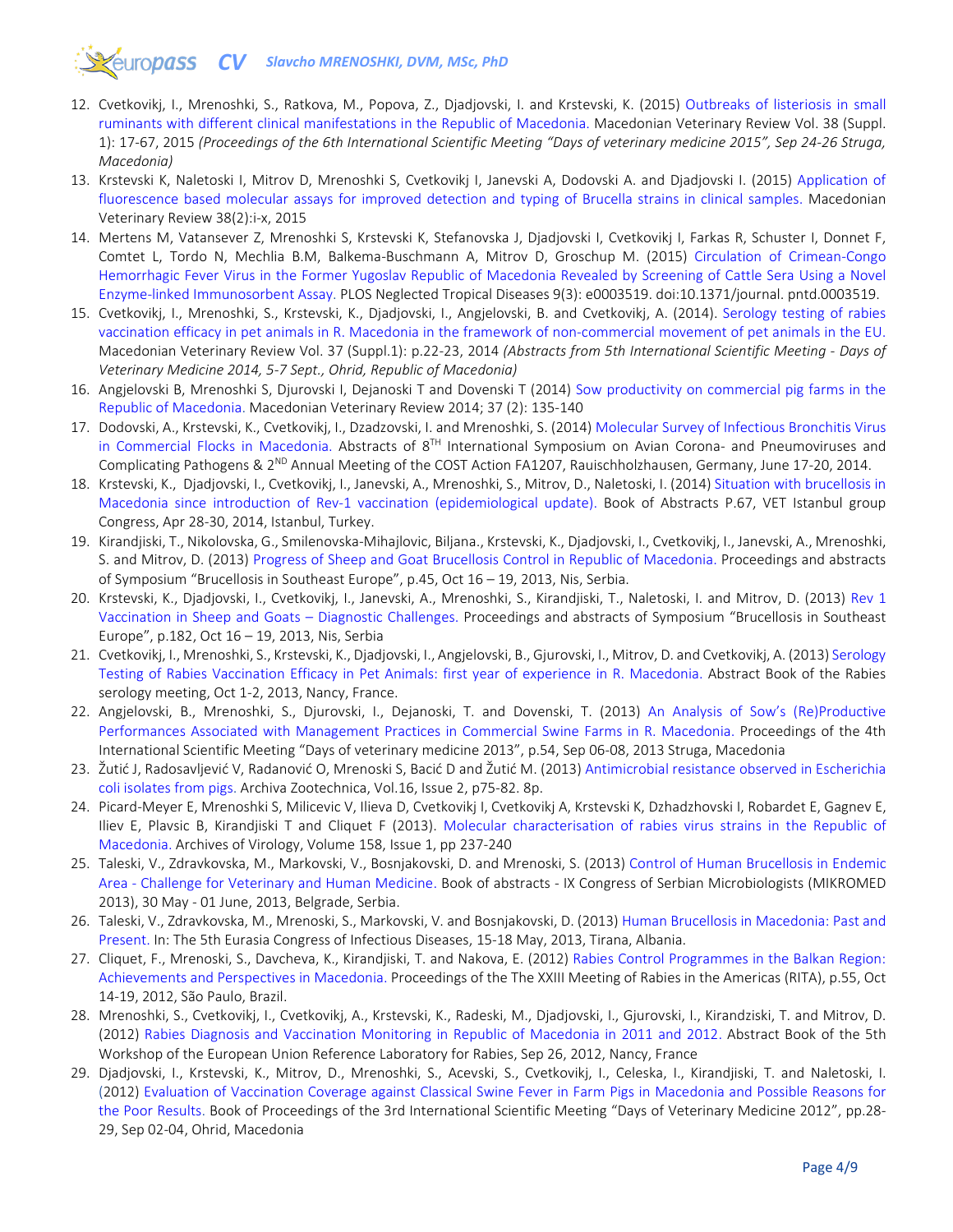# **CV** Slavcho MRENOSHKI, DVM, MSc, PhD

- 30. Cvetkovikj, A., Radeski, M., Mrenoshki, S., Kirandjiski, T., Krstevski, K., Dzhadzhovski, I., Gjurovski, I., Angjelovski, B., Cvetkovikj, I. and Cliquet, F. (2012) [Monitoring Bait Uptake through Tetracycline Presence and Age Structure of Foxes in Oral Vaccination](https://drive.google.com/file/d/15Zh4W1_CvTc3cJdi9W7AeoqFc30L0kyS/view?usp=sharing)  [against Rabies Campaigns in R. Macedonia.](https://drive.google.com/file/d/15Zh4W1_CvTc3cJdi9W7AeoqFc30L0kyS/view?usp=sharing) Book of Proceedings of the 3rd International Scientific Meeting "Days of Veterinary Medicine 2012", pp 30-32, Sept 02-04, Ohrid, Macedonia
- 31. Stefanovska, J., Kochevski, Z., Cvetkovikj, I., Farkas, R., Naletoski, I., and Mrenoshki, S. (2012) [Serological Evidence of Ehrlichia](https://drive.google.com/file/d/1uUytDMdkj0v98qjuMUlsnFtBAvEtk0X9/view?usp=sharing)  [Canis and Leishmania Infantum Co-Infection in Naturally Exposed Dogs on The Territory of Republic of Macedonia. B](https://drive.google.com/file/d/1uUytDMdkj0v98qjuMUlsnFtBAvEtk0X9/view?usp=sharing)ook of Proceedings of the 3rd International Scientific Meeting "Days of Veterinary Medicine 2012", pp 38-39, Sep 02-04, Ohrid, Macedonia
- 32. Krstevski, K., Dzadzovski, I., Mitrov, D., Mrenoshki, S., Acevski, S., Cvetkovikj, I. and Naletoski, I. (2012) [Comparison of Results](https://drive.google.com/file/d/1nBo4SSGG0Frw0L8KJC6GoTq29Nvw3HVU/view?usp=sharing)  [Obtained With two Different Elisa Kits for Detection of Antibodies against Classical Swine Fever Virus.](https://drive.google.com/file/d/1nBo4SSGG0Frw0L8KJC6GoTq29Nvw3HVU/view?usp=sharing) Book of Proceedings of the 3rd International Scientific Meeting "Days of Veterinary Medicine 2012", pp 59-61, Sep 02-04, Ohrid, Macedonia
- 33. Prodanov M, Ratkova M, Angelovski L, Jankuloski D, Sekulovski P and Mrenoshki S (2012). [Serotyping and antimicrobial](https://macvetrev.mk/LoadAbstract?DOI=636.52_.58.034.09.%5B579.842.14.017.4.615.33%28497.7%29)  [resistance of Salmonella spp. isolated from commercial flocks of laying hens in R. Macedonia.](https://macvetrev.mk/LoadAbstract?DOI=636.52_.58.034.09.%5B579.842.14.017.4.615.33%28497.7%29) Macedonian Veterinary Review 35(1): 29-33
- 34. Cvetkovikj I, Dodovski A, Naletoski I, Mrenoshki S, Mitrov D, Krstevski K, Dzadzovski I and Cvetkovikj A (2012). [No evidence of](https://www.researchgate.net/publication/226600304_No_evidence_of_avian_influenza_viruses_in_backyard_poultry_from_risk_areas_in_R_MacedoniaVirological_and_molecular_surveillance_2009?_sg=VN1Hh23vfQJ8SAtyRU2VifEFV9jrzZXSzbzLaMMGWF1vgd8hqBUXE_hBTPHWuGVZcw_5EvGw5IfIQYA5ou6QK2I0z2jTjEyj6ZiiMt3P.-U5QftCmQ1lSYSkGq3G-anj3JbvkzvISsnoBgczkjwtSX4Yr0biFmnV18-G65ppTFar4vxz3K7QgcoqHWz-9Fw)  [Avian Influenza viruses in backyard poultry from risk areas in R. Macedonia \(Virological and molecular surveillance 2009\).](https://www.researchgate.net/publication/226600304_No_evidence_of_avian_influenza_viruses_in_backyard_poultry_from_risk_areas_in_R_MacedoniaVirological_and_molecular_surveillance_2009?_sg=VN1Hh23vfQJ8SAtyRU2VifEFV9jrzZXSzbzLaMMGWF1vgd8hqBUXE_hBTPHWuGVZcw_5EvGw5IfIQYA5ou6QK2I0z2jTjEyj6ZiiMt3P.-U5QftCmQ1lSYSkGq3G-anj3JbvkzvISsnoBgczkjwtSX4Yr0biFmnV18-G65ppTFar4vxz3K7QgcoqHWz-9Fw) Slovenian Veterinary Research, Number 49, Vol. 1, pp 5 -12.
- 35. Kirandjiski T, Mrenoski S, Celms I, Mitrov D, Dzadzovski I, Cvetkovikj I, Krstevski K, Picard-Meyer E, Viviani P, Malinovski D, Demerson JM, Cvetkovikj A, Davcheva K, Nakova E, Tomeska Mickova S and Cliquet F (2012). [First reported cases of rabies in](https://bvajournals.onlinelibrary.wiley.com/doi/full/10.1136/vr.100580)  [the Republic of Macedonia.](https://bvajournals.onlinelibrary.wiley.com/doi/full/10.1136/vr.100580) Veterinary Record 170 (12) 312.
- 36. Djadjovski, I., Krstevski, K., Mitrov, D., Mrenoski, S., Acevski, S., Cvetkovikj, I., Celeska, I., Kirandjiski, T., Nakova, E. and O'Flaherty, R. (2012[\) Epidemilogical situation, legal framework and laboratory diagnostic of classical swine fever in Republic of Macedonia.](https://drive.google.com/file/d/18ammCJz4k7TLrAWgblbFrorrKxomlM8A/view?usp=sharing) Proceedings of International scientific conference "Prevention of Classical Swine Fever in the border region Croatia–Serbia (STOP-CSF)", pp 137-147, June 07-08, 2012, Novi Sad, Serbia
- 37. Djadjovski, I., Krstevski, K., Acevski, S., Mitrov, D., Mrenoski, S., Cvetkovik, I., and Kirandjiski, T. (2012) [Current Classical Swine](https://drive.google.com/file/d/1xW1KBS2Zt5_8mH3bR7vhQ3illbw7OW-A/view?usp=sharing)  [Fever \(CSF\) situation in domestic pigs and wild boars and report of the first sequence of CSF isolate from Macedonia. A](https://drive.google.com/file/d/1xW1KBS2Zt5_8mH3bR7vhQ3illbw7OW-A/view?usp=sharing)bstract book of 4th European Symposium of Porcine Health Management, p.219, Apr 25-27, 2012, Bruges, Belgium
- 38. Mrenoski, S., Mitrov, D., Cvetkovikj, I., Cvetkovikj, A., Krstevski, K. and Dzadzovski, I. (2011[\) Update of rabies situation in Republic](https://drive.google.com/file/d/1jjmhXJs-gHKCOihguHAtU0V6PrP-5Tt3/view?usp=sharing)  [of Macedonia.](https://drive.google.com/file/d/1jjmhXJs-gHKCOihguHAtU0V6PrP-5Tt3/view?usp=sharing) Rabies scientific presentations of the 4th Workshop for Rabies, p 18, Sep 21, 2011, Nancy, France
- 39. Mrenoski S., Cvetkovikj, I., Krstevski, K., Dzadzovski, I., Naletoski, I. and Mitrov D. (2011[\) Epidemiology of clostridial infection of](https://drive.google.com/file/d/1Sp8YmeBR0tEOnX0caDKCc70WrfPj20je/view?usp=sharing)  [small ruminants and cattle in R. Macedonia in period 1992-2010.](https://drive.google.com/file/d/1Sp8YmeBR0tEOnX0caDKCc70WrfPj20je/view?usp=sharing) Proceedings of Days of Veterinary Medicine 2011, p 93, Sep 09-11, 2011, Ohrid, Macedonia
- 40. Krstevski, K., Dzhadzhovski, I., Naletoski, I., Mitrov, D., Acevski, S., Mrenoski, S., Cvetkovikj, I. and Janevski, A. (2011[\) Implementation of Molecular Assay for Detection of Bluetongue Virus.](https://drive.google.com/file/d/1wTC1LScdpKr9nAuZtriu8gMbJreuiMNv/view?usp=sharing) Proceedings of Days of Veterinary Medicine 2011, pp 91-92, Sep 09-11, Ohrid, Macedonia
- 41. Dzadzovski, I., Acevski, S., Krstevski, K., Naletoski, I., Mitrov, D., Mrenoski, S., Cvetkovikj, I. and Janevski, A. (2011) [First results](https://drive.google.com/file/d/1JvizoOfQbDYQHv2-pwMAZGVW2d4qB-we/view?usp=sharing)  [on the situation with classical swine fever \(CSF\) in wild boars in R. of Macedonia.](https://drive.google.com/file/d/1JvizoOfQbDYQHv2-pwMAZGVW2d4qB-we/view?usp=sharing) Proceedings of Days of Veterinary Medicine 2011, p.84-85, Sep 09-11, Ohrid, Macedonia
- 42. Mrenoski, S., Naletoski, I., Mitrov, D., Cvetkovic, I., Krstevski, K., Dzadzovski, I. and Markic, Z. (2011) [Classical Swine Fever in](https://drive.google.com/file/d/1EYQTjNG5F7MPzBpYKHfajZDNoVDahm1c/view?usp=sharing)  Republic of Macedonia - [Present State and Challenges](https://drive.google.com/file/d/1EYQTjNG5F7MPzBpYKHfajZDNoVDahm1c/view?usp=sharing) (invited paper). Proceedings of IX Symposium for Health Care, Selection and Reproduction of Pigs, pp 41-51, May 26-28, 2011, Silver Lake (Veliko Gradiste), Serbia
- 43. Cvetkovik I, Dodovski A, Naletoski I, Mrenoski S, Mitrov D, Krstevski K, Dzadzovski I and Cvetkovik A (2010). [Surveillance of avian](https://macvetrev.mk/LoadAbstract?DOI=635.5.09.%5B616.98.578.828.3%28497.7%29_2008)  [influenca viruses in farmed poultry in 2009 in Republic of Macedonia.](https://macvetrev.mk/LoadAbstract?DOI=635.5.09.%5B616.98.578.828.3%28497.7%29_2008) Macedonian Veterinary Review Vol. 33, No.1, pp 19-24, Skopje, Macedonia.
- 44. Cvetkovic A, Hristovski M, Stojanovski S, Mrenoski S and Cvetkovic I (2009). [Autogenous vaccination for control of yersiniosis](https://macvetrev.mk/LoadAbstract?DOI=639.3.09.615.371)  [\(yersiniosis salmonis\) in the salmonid aquaculture](https://macvetrev.mk/LoadAbstract?DOI=639.3.09.615.371) in Republic of Macedonia. Macedonian Veterinary Review, Vol.32, No.1, pp 29-35, Skopje, Macedonia.
- 45. Ristoski, T., Mrenoski, S. and Cvetkovic, I. (2008) [Immunohistochemical diagnosis of porcine circovirus from pigs with](https://drive.google.com/file/d/1JUQrkbQ9uGgU3xp4_BbW2I676yI_czdn/view?usp=sharing)  [postweaning multisistemic wasting syndrome.](https://drive.google.com/file/d/1JUQrkbQ9uGgU3xp4_BbW2I676yI_czdn/view?usp=sharing) Programme and Book of Abstracts of 26th Annual Meeting of the European Society of Veterinary Pathology, p.199, Sep 17-21, 2008, Dubrovnik, Croatia
- 46. Cvetkovic A, Hristovski M, Mrenoski S and Cvetkovic I (2007). [Survey of Saprolegnia sp. in cage cultured common carp in Tikves](https://macvetrev.mk/LoadAbstract?DOI=639.3.%5B597.551.2_12.582.244.1%28497.7%29_2005_06)  [lake in 2005 and 2006.](https://macvetrev.mk/LoadAbstract?DOI=639.3.%5B597.551.2_12.582.244.1%28497.7%29_2005_06) Macedonian Veterinary Review, Vol. 30, No.1, pp 29-32, Skopje, Macedonia.
- 47. Mrenoski S, Markic Z, Prodanov R and Sekulovski P (2007). [Isolation of thermotolerant campylobacters and C. hyointestinalis](https://macvetrev.mk/LoadAbstract?DOI=619.636.4%5D.616.33_.35_022.579.835.12)  [from rectal swabs in healthy pigs.](https://macvetrev.mk/LoadAbstract?DOI=619.636.4%5D.616.33_.35_022.579.835.12) Macedonian Veterinary Review, Vol.30, No.1, p.5-16, Skopje, Macedonia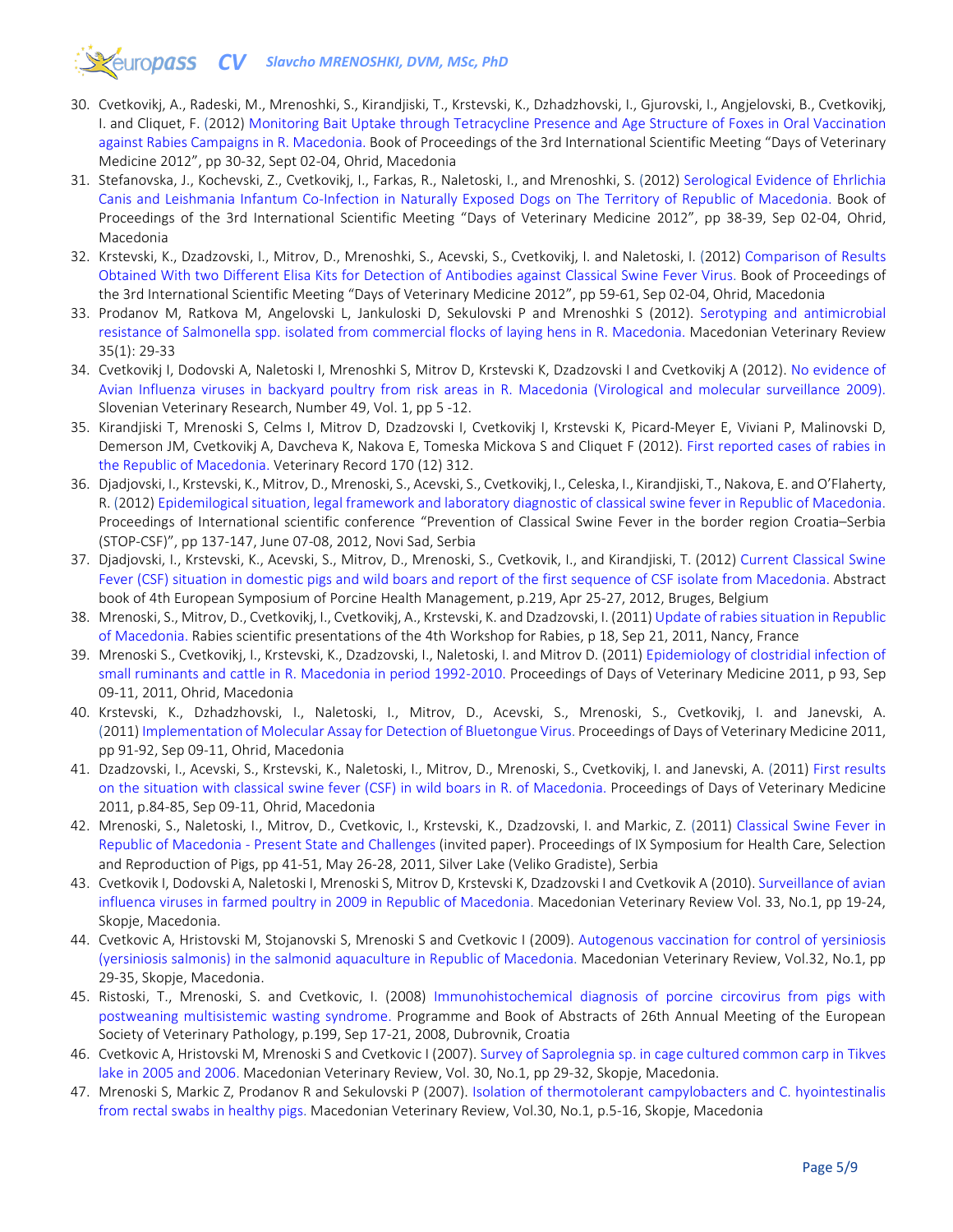# **EXELUTOPASS CV** Slavcho MRENOSHKI, DVM, MSc, PhD

- 48. Ristoski, T., Mrenoski, S. and Cvetkovic, I. (2007[\) First report of Circoviral infection in pigs in Republic of Macedonia.](https://drive.google.com/file/d/1agmfhkQaEK6diIjC1Bg-XZIJKJta-hSi/view?usp=sharing) Proceedings of 25th Annual Meeting of the European society of Veterinary Pathology, p.173, Aug 29 - Sep 01, 2007, Ludwig-Maximilians-University, Munich, Germany
- 49. Sekulovski, P., Mrenoski, S., Katic, V. and Buncic, O. (2007) [Incidence of Listeria monocytogenes in Milk and Cheese in](https://drive.google.com/file/d/1kusyMW4iWwdU_45aAsouAMT0_oK9pWJs/view?usp=sharing)  [Macedonia.](https://drive.google.com/file/d/1kusyMW4iWwdU_45aAsouAMT0_oK9pWJs/view?usp=sharing) Program and Abstract Book of International Association for Food Protection Annual Meeting, pp 116-117, July 8- 11, 2007, Lake Buena Vista, Florida, USA
- 50. Mitrov, D., Naletoski, T., Stefanovska, J., Mrenoski, S., and Lazarova, I. (2006) [Preliminary serological investigation of](https://drive.google.com/file/d/1cePsrlu_xB0JXzlXOMIawUbSYvkuMTzK/view?usp=sharing)  [Chlamydophila spp. by indirect ELISA in two diary farms in Macedonia.](https://drive.google.com/file/d/1cePsrlu_xB0JXzlXOMIawUbSYvkuMTzK/view?usp=sharing) Proceedings of the Fourth Annual Workshop of COST Action 855 Animal Chlamydioses and Zoonotic Implications - Diagnosis, Pathogenesis and Control of Animal Chlamydioses, Sept 3-5, 2006, Moredun Research Institute, Edinburgh, Midlothian, Scotland, UK
- 51. Sekulovski, P., Katic, V., Buncic O., Mrenoski, S. and Prodanov R. (2006[\) Survival of Listeria monocytogenes During Manufacture](https://drive.google.com/file/d/1Ng8lw0cWjYCA_H34iIE0AyRF3qtgtjWZ/view?usp=sharing)  [and Ripening of Sheep Brined Cheese \(Ovco Belo Sirenje\).](https://drive.google.com/file/d/1Ng8lw0cWjYCA_H34iIE0AyRF3qtgtjWZ/view?usp=sharing) Abstracts Book of the Second FEMS Congress of European Microbiologists, p. 206, July 4-8, 2006, Madrid, Spain
- 52. Mitrov, D., Naletoski, I., Dovenski, T., Mrenoški, S., Srbinovska, J. and Lazarova, I. (2006) [Q-fever: application of serological](https://drive.google.com/file/d/1Ktq7s5tV1L6wuLyzxGRWY3BuwpsTC1qS/view?usp=sharing)  [\(classical and immunoenzyme assays\) and molecular methods \(PCR\) in the diagnosis and control of the disease in cattle.](https://drive.google.com/file/d/1Ktq7s5tV1L6wuLyzxGRWY3BuwpsTC1qS/view?usp=sharing) Proceedings of VIII Symposium in Veterinary Clinical Pathology With Therapy (Clinica Veterinaria 2006), Jun 26-30, Neum, Bosnia and Herzegovina
- 53. Sekulovski, P., Katic, V., Buncic O., Mrenoski, S. and Prodanov R. (2006[\) Prevalence of Listeria monocytogenes in milk in Republic](https://drive.google.com/file/d/1i94wliYa_RajkDA7T3zdOd5iUopN1CJc/view?usp=sharing)  [of Macedonia. B](https://drive.google.com/file/d/1i94wliYa_RajkDA7T3zdOd5iUopN1CJc/view?usp=sharing)ook of Abstracts of 3rd Congress of Macedonian Microbiologists, p. 59, May 17-20, 2006, Ohrid, Macedonia
- 54. Mrenoski, S., Markic, Z., Ristoski, T., Micevski, C. (2004) [Pathological and patohistological findings in pigs affected with porcine](https://drive.google.com/file/d/1d2RbtXJgBklrpVnxSpzNUN-dRUjTZTuN/view?usp=sharing)  [pleuropneumonia. A](https://drive.google.com/file/d/1d2RbtXJgBklrpVnxSpzNUN-dRUjTZTuN/view?usp=sharing)bstract book 22<sup>nd</sup> Meeting of the European society of Veterinary Pathology and 6th Meeting of Veterinary Clinical Pathology/European College of Veterinary Clinical Pathology and Continuing Education Day, Sep 15-18, 2004, Olsztyn, Poland
- 55. Olsen, J.E. and Mrenoski, S[. Bacterial resistance to antimicrobials in a practical perspective](https://drive.google.com/file/d/1SylWucDP1fYQ4EFMQaZnUbVCDL0eoPpY/view?usp=sharing) (Review article, 2003). Improvement of Veterinary Education in R. Macedonia - Seminar in the field of Veterinary Microbiology, May 9-10, 2003, Ohrid, Macedonia.
- 56. Mrenoski, S. and Olsen, J.E. [Detection and diagnosis of infective bovine mastitis \(](https://drive.google.com/file/d/1Yro08R2EGEdJPsZiE84uvw8BwqjOdRdB/view?usp=sharing)Review article, 2003). Improvement of Veterinary Education in R. Macedonia - Seminar in the field of Veterinary Microbiology, May 9-10, 2003, Ohrid, Macedonia.
- 57. Tempesta, M., Greco, G., Camero, M., Cirone, F., Pratelli, A.M., Mrenoski, S. and Buonavoglia, C. (2000[\) Vaccination/challenge](https://drive.google.com/file/d/17xRJtZUCKFfyOAUbKwASSuZJUTq1vT_8/view?usp=sharing)  [trials for caprine herpesvirus I infection in goats.](https://drive.google.com/file/d/17xRJtZUCKFfyOAUbKwASSuZJUTq1vT_8/view?usp=sharing) Proceedings of 8th International Conference for Ovine and Caprine Production & 6th Symposium on Animal Reproduction, p 18, Sep 6-9, 2000, Ohrid, Macedonia
- 58. Markic, Z., Hristovski, M., Pejkoski, C., Mrenoski, S. and Davceva, O. (1999) [First isolation and identification of Yersinia ruckeri](https://drive.google.com/file/d/1vSl8o_YRg8qHnjhsFE34aO3tup2IF-lM/view?usp=sharing)  [in Salmo gairdneri Richardson in Republic of Macedonia.](https://drive.google.com/file/d/1vSl8o_YRg8qHnjhsFE34aO3tup2IF-lM/view?usp=sharing) Proceedings of Microbiologia Balkanica '99 - First Balkan Conference of Microbiology, p.185, Oct 5-9, 1999, Plovdiv, Bulgaria
- 59. Sekulovski, P., Mrenoski, S. and Mitrov, D. (1999) [Comparison of different cultural methods for enumeration of aerobic plate](https://drive.google.com/file/d/1sb7Fe0pGuNpt6Y6AoqQbGSOdUQy2B-vE/view?usp=sharing)  [count in milk.](https://drive.google.com/file/d/1sb7Fe0pGuNpt6Y6AoqQbGSOdUQy2B-vE/view?usp=sharing) Proceedings of 7th International Conference for Ovine and Caprine Production & 7th Symposium on Animal Reproduction, p.48, Sep 8-10, 1999, Ohrid, Macedonia
- 60. Sekulovski P, Mrenoski S and Mitrov D (1999). [Survey of meat market hygiene in Macedonia.](https://macvetrev.mk/LoadAbstract?DOI=637.5.614.31%28497.7%29_1992_1994) Macedonian Veterinary Review Vol. 28, 1/2, p.65-69, Skopje, Macedonia.
- 61. Mrenoski S, Markic Z, Sekulovski P and Micevski C (1999). [Isolation and identification of Listeria monocytogenes in sheep.](https://macvetrev.mk/LoadAbstract?DOI=619.636.32_.38%5D.616.98.579.869.1.083) Macedonian Veterinary Review Vol. 28, 1/2, p.57-64, Skopje, Macedonia.
- 62. Zutic M, Ivetic V, Drezga J, Markic Z and Mrenoski S (1999). [Pleuropneumonia in pigs in farm conditions.](https://macvetrev.mk/LoadAbstract?DOI=619.636.4%5D.616.24_002_02.579.943.96) Macedonian Veterinary Review Vol. 28, 1/2, p.51-56, Skopje, Macedonia.
- 63. Prodanov, R., Dodovski, M., Mitevski, D., Dodovska, K. and Mrenoski, S. (1998) [Salmonella infections in poultry in Republic of](https://drive.google.com/file/d/11m4p0_7341WV92BKw_nLDixN9Osg-0Yh/view?usp=sharing)  [Macedonia from 1994 to 1997.](https://drive.google.com/file/d/11m4p0_7341WV92BKw_nLDixN9Osg-0Yh/view?usp=sharing) Proceedings of VI Macedonian Poultry Days, pp 30-31, May 6-9, 1998, Ohrid, Macedonia
- 64. Mrenoski S, Rapoport E, Banai M, Petrovska L and Markic Z (1998). [Allergic skin test as a method for diagnosis of brucella](https://macvetrev.mk/LoadAbstract?DOI=619.636.3%5D.616.98.579.841.93083.3)  [infections in small ruminants.](https://macvetrev.mk/LoadAbstract?DOI=619.636.3%5D.616.98.579.841.93083.3) Macedonian Veterinary Review 27, 1/2, p.55-58, Skopje, Macedonia.
- 65. Sekulovski, P., Danev, M., Mitrov, D. and Mrenoski, S. (1997) [Survey of surface and equipment hygiene at butcher's shops in](https://drive.google.com/file/d/1QR95ViJjBPjPafGMqKtIeVz2AoUAALTS/view?usp=sharing)  [Macedonia.](https://drive.google.com/file/d/1QR95ViJjBPjPafGMqKtIeVz2AoUAALTS/view?usp=sharing) Proceedings of the World Congress on Food Hygiene, Aug 24-29, 1997, Hague, The Netherlands
- 66. Sekulovski, P., Markic, Z. and Mrenoski, S. (1997) [Isolation of brucellas from the seropositive sheep.](https://drive.google.com/file/d/1pFc3mK74gvDtOTw0w6D2Wkq6zhI3yPVm/view?usp=sharing) Proceedings of 1st Congresses of the Macedonian Microbiologists, p 38, May 14-17, 1997, Ohrid, Macedonia
- 67. Mrenoski, S., Markic, Z., Sekulovski, P. and Prodanov, R. (1997) [Influence of the different test-mediums and different](https://drive.google.com/file/d/16ETmfDxY5EO66ikN4v4Dr-u-vikzbehX/view?usp=sharing)  [concentrations of inoculum on the zone of inhibition in antibiogram susceptibility testing.](https://drive.google.com/file/d/16ETmfDxY5EO66ikN4v4Dr-u-vikzbehX/view?usp=sharing) Proceedings of 1st Congresses of the Macedonian Microbiologists, p 22, May 14-17, 1997, Ohrid, Macedonia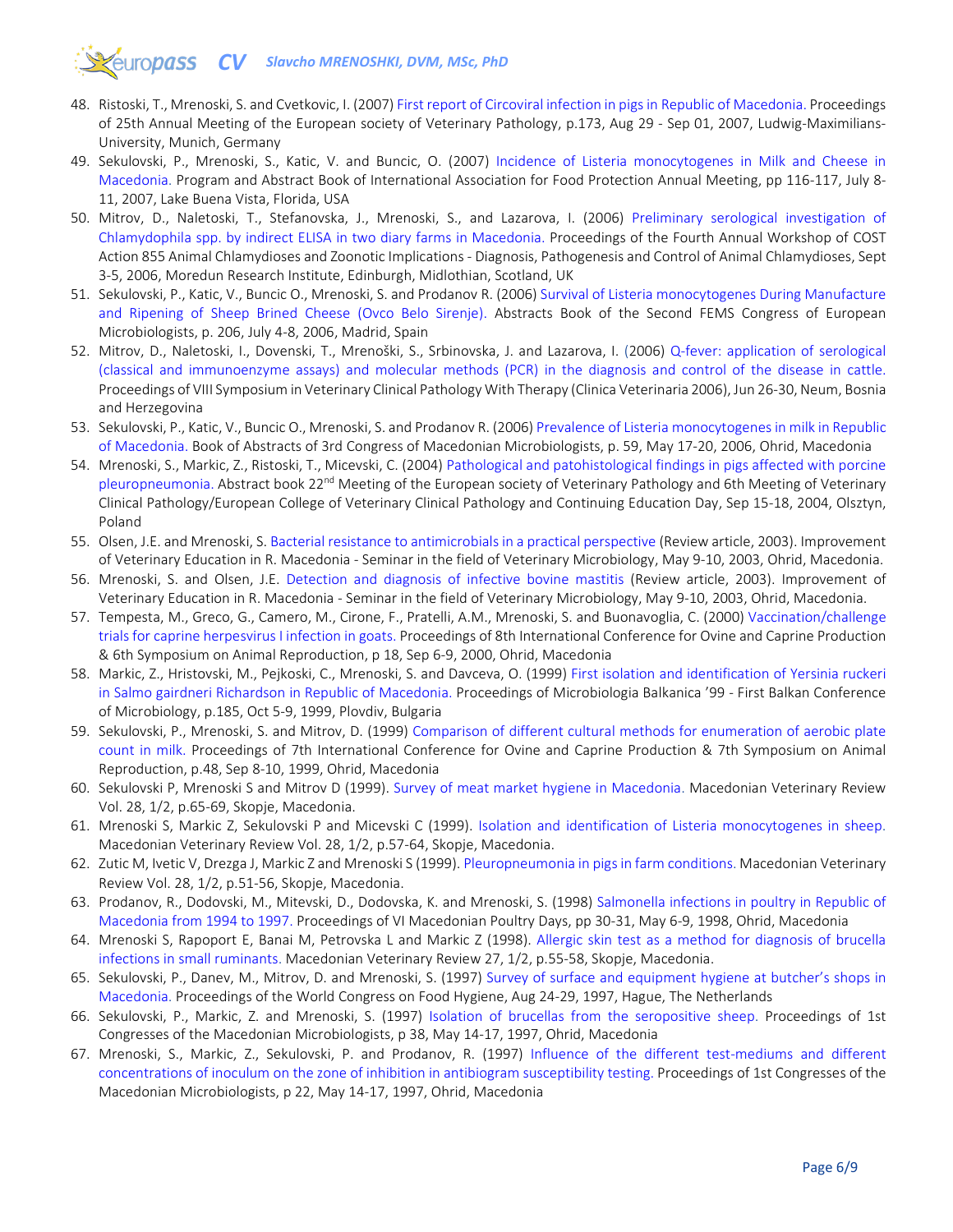# *COUTODASS* CV Slavcho MRENOSHKI, DVM, MSc, PhD

- 68. Sekulovski, P., Buncic, O., Danev, M., Katic, V., Mrenoski, S. and Mitrov, D. (1997) [Occurrence of Brucella mellitensis in sheep](https://drive.google.com/file/d/1m0JytNtsldqEAVAA4nglgstRx7hprhdm/view?usp=sharing)  [lymph nodes.](https://drive.google.com/file/d/1m0JytNtsldqEAVAA4nglgstRx7hprhdm/view?usp=sharing) Proceedings of XVth International Symposium of W.A.V.M.I.: Salmonellosis and Brucellosis as World Health Problems in Humans and Animals, Feb 16-21, 1997, Nicosia, Cyprus
- 69. Pavlovic I, Kulisic Z, Erski B-M, Mrenoski S and Srbinovska J (1996)[. Role of coccidiosis in pathology of artificially raised pheasants.](https://www.researchgate.net/publication/352791266_Role_of_coccidiosis_in_pathology_of_artificially_raised_pheasants_Macedonian_Veterinary_Review_25_12_p113-115_1996_Skopje_Macedonia) Macedonian Veterinary Review 25, 1/2, p.113-115, Skopje, Macedonia.
- 70. Micevski, C., Markic, Z., Tosevski, J., Ristovski, T., Mrenoski, S. and Nikolovski, G. (1996) [Dictyocaulosis in sheep with special](https://drive.google.com/file/d/1pwsJD-nmg4cn-fgQ1w2MTwtErS9FULpu/view?usp=sharing)  [notes at pathoanatomic and pathohistologic disorders.](https://drive.google.com/file/d/1pwsJD-nmg4cn-fgQ1w2MTwtErS9FULpu/view?usp=sharing) Proceedings of 4th International Conference for Ovine and Caprine Production & 2nd Symposium on Animal Reproduction, p 88, Sep 4-7, 1996, Ohrid, Macedonia

### PARTICIPANT in PROJECTS and INTERNATIONAL NETWORKS

- COST Action CA18217 [European Network for Optimization of Veterinary Antimicrobial Treatment \(ENOVAT\),](https://www.cost.eu/actions/CA18217/#tabs|Name:overview) 2019-2023
- COST Action CA16231 [European Network of Vaccine Adjuvants \(ENOVA\),](https://www.cost.eu/actions/CA16231/#tabs|Name:overview) 2017-2022
- **[MediLabSecure,](https://www.medilabsecure.com/) European project aiming to improve the surveillance of emerging viral diseases (respiratory viruses and** arboviruses) and the training of public health experts in the Mediterranean and Black Sea regions, 2014-2017
- [Towards Control of Avian Coronaviruses: Strategies for Diagnosis, Surveillance and Vaccination,](https://www.cost.eu/actions/FA1207/#tabs|Name:overview) COST Action FA1207, 2013-2017
- UN/IAEA TC project Supporting Coordinated Control of Transboundary Animal Diseases with Socioeconomic Impact and that Affect Human Health (RER/5/016), 2012-2013
- Molecular Epidemiology of Bovine Tuberculosis in Republic of Macedonia. Research Project funded by UKIM, 2012-2013
- **FP7 research project EDENext, Biology and control of vector-borne infections in Europe, 2011-2014**
- **IPA-Project Capacity building of the veterinary service for implementation of EU Acquis, 2010-2012.**
- UN/IAEA TC project Supporting Early Warning and Surveillance of Avian Influenza Infection in Wild and Domestic Birds and Assessing Genetic Markers for Bird Resistance (RER5015), 2009-2012
- Synthesis of novel coumarin derivatives with potential biological activity and determination of their structures, bilateral project financed by the Ministries of Education and Science of the Republic of Macedonia and Republic of Bulgaria, 2007-2009
- FP6 Project Upgrading and Introduction of Sustainable Diagnostic Tools For The Major Transboundary Diseases of Animals in F.Y.R. of Macedonia, 2007-2010
- FP6 Project Porcine Circovirus Disease: towards improved food quality and safety within new member states and associated candidate countries, 2006-2009
- Joint European Project (JEP) Tempus project Improvement of Veterinary Education in the Former Yugoslav Republic of Macedonia, 2000-2003
- EU PHARE project Support to the Ministry of Agriculture, Forestry and Water Economy including trengthening veterinary controls in the Republic of Macedonia in line with EU standards, 1997 – 2000

### TRAININGS SUPERVISOR and TRAINER

- UN/IAEA's TC project "Using Nuclear and Molecular Techniques for Early and Rapid Diagnosis and Control of Transboundary Animal Diseases (BOT5011)" funded training course on Diagnosis of infectious diseases that cause abortion and affect reproduction in animals (Brucellosis, Chlamydiosis, Q-Fever, Listeriosis and Salmonellosis). Fellow Ms. Maggie Tjimbidzani Bagali, Botswana. Jan 11 - Apr 09, 2015, UKIM-FVMS, NMK
- UN/IAEA's TC project "Enhancing Analytical Equipment for Animal Disease Prevention, Diagnosis and Surveillance (MON5019)" funded training course on Pathohistological, pathological, biochemical and molecular assessment of pathological conditions and diseases in animals. Fellow Mrs. Tserenjav Jargalsaikhan, Mongolia. Nov 02, 2014 – Jan 30, 2015, UKIM-FVMS, NMK
- UN/IAEA's TC project "Strengthening Food Security and Safety by Advancing Technologies for the rapid Diagnosis of Diseases of major Economic and Zoonotic Importance and for Residue/Pesticide Control in Animals and Animal Products (ZIM5016)" funded training course of Practical classes on detection and differentiation of Brucellosis, FVM, Bovine tuberculosis, Salmonellosis, Newcastle disease and Avian influenza. Fellow Ms. Mandishukusha Gloria Patsanza, Zimbabwe. Mar 08 – 29, 2014, UKIM-FVMS, NMK
- UN/IAEA's TC project "Applying Nuclear Techniques to Optimize Animal Production (MAG5016)" funded training course on Applying of diagnostic techniques for better assessment of bacterial diseases and control measures, including Bovine Tuberculosis. Fellow Ms. Julie Ravaomanana, Madagascar. Nov 05, 2013 – Jan 27, 2014, UKIM-FVMS, NMK
- EU's project "Protection against Zoonotic Diseases, Albania (PAZA)" funded practical training on Laboratory Diagnostic Techniques for Rabies of Laboratory Staff from The Food Safety and Veterinary Institute, Tirana, Albania. Oct 28 - Nov 22, 2013, Laboratory for Rabies, Veterinary Institute, UKIM-FVMS, NMK
- UN/IAEA's TC project "Applying Nuclear Techniques to Optimize Animal Production (KEN5028)" funded training course on Upgrade of Diagnostic knowledge for Brucellosis. Fellow Ms. Nancy Wambugu, Kenya. May 08 – July 07, 2013, UKIM-FVMS, NMK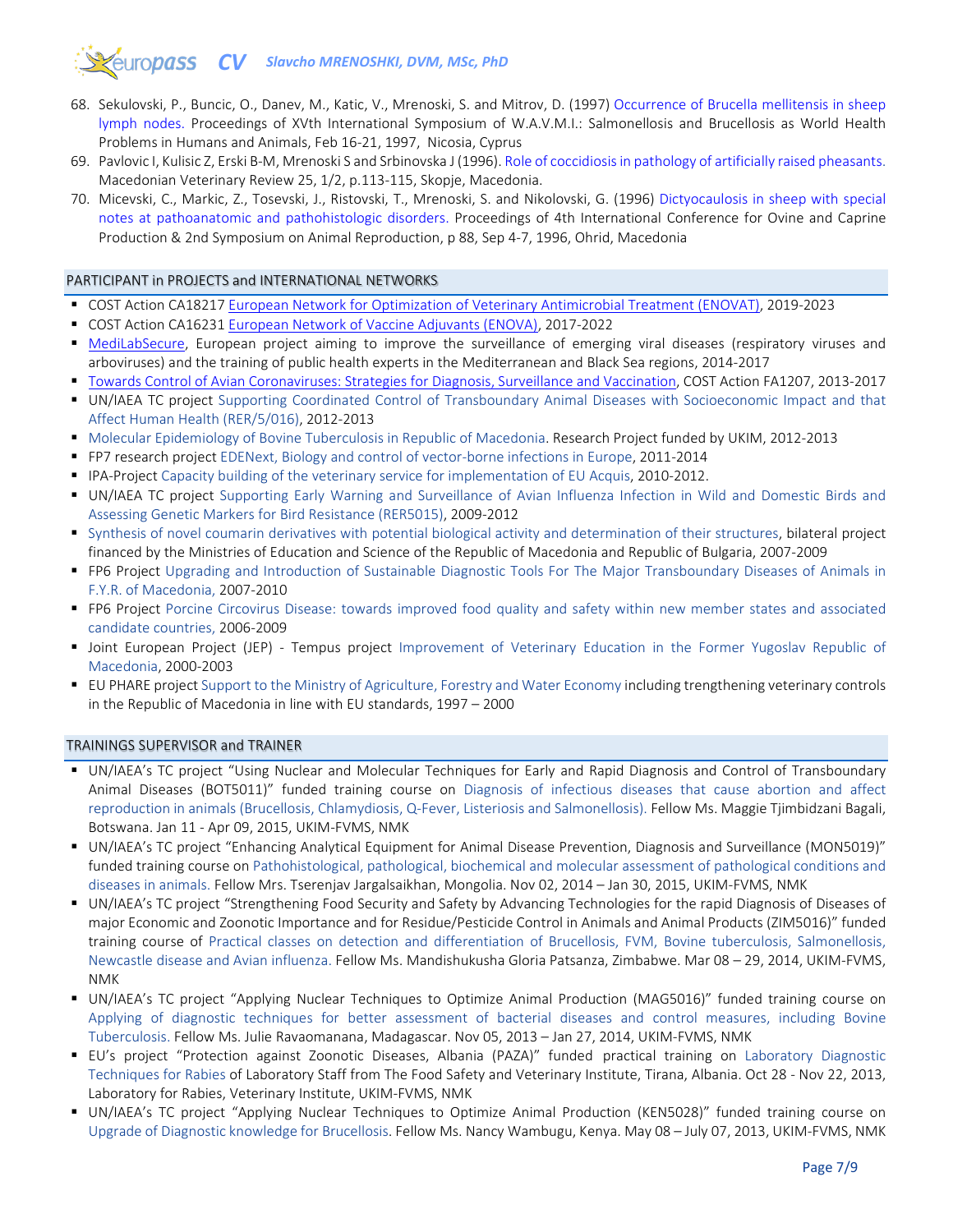# *<u>europass</u> CV Slavcho MRENOSHKI, DVM, MSc, PhD*

- UN/IAEA's TC project "Human Resource Development and Nuclear Technology Support" (RAF0029)" funded training course on Upgrade of Diagnostic knowledge for Brucellosis Fellow: Mr. Salah Mohammed Ali, Sudan. Feb 07 – Apr 06, 2013, UKIM-FVMS, NMK
- UN/IAEA's TC project "Human Resource Development and Nuclear Technology Support (RAF0029)" funded training course on Advanced Molecular Diagnostics in the field of Animal Diseases with emphasis on Brucellosis. Fellow Mr. Abd Elnassir Taha, Sudan. June 11 – Aug 10, 2012, UKIM-FVMS, NMK

### EXPERT BODIES MEMBERSHIP

- Macedonian Food and Veterinary Agency's Expert group for implementation of measurements and eradication of bluetongue disease in Republic of Macedonia (2014)
- Macedonian Food and Veterinary Agency's National Committee for Rabies Control in Republic of Macedonia, (2011-2015)
- Macedonian Veterinary Directorate's Commission for estimation of epidemiological situation with brucellosis in cattle, sheep and goats, (2007)
- Macedonian Veterinary Directorate's Working Group which create the long-term program for monitoring and eradication of brucellosis in sheep and goats, designated (2006)
- Workgroup that design Quality Manual and implement ISO17025 standard at FVMS (2007-2008)
- Workgroup for development of Laboratory Information System (LABIS), designed for collection of epidemiological data about infectious/parasitological diseases in Republic of Macedonia as a part of National Epidemiological Information System (NEIS) (2002)
- Macedonian Ministry of Agriculture, Forestry and Water Economy's Expert team for preparing of Book of rules for measurements for prevention, control, suppression and eradication of classical swine fever (CSF) in pigs, and Plan for emerged intervention for suppression of CSF in pigs (2001)

### PROFESSIONAL and SCIENTIFIC MEMBERSHIP

- Veterinary Chamber of North Macedonia *(Active)*
- Macedonian Microbiological Society *(Active)*
- Local Editorial Board of 'Macedonian Veterinary Review' *(Active)*
- Organizing and Scientific Committees of the Scientific Symposium "Days of Veterinary Medicine" 2010, 2011, 2012, 2013, 2014 2015, 2016, 2017 and 2018, Macedonia
- **Secretariat of the XVII Epizootiologists and Epidemiologists Symposium, Apr 23-24, 2015, Nis, Serbia**
- Scientific Committee of V Congress of Macedonian Microbiologists with international participation, May 28-31, 2014, Ohrid, Macedonia
- Scientific Committee of the International Congress "Veterinary Science and Profession 2013", Oct 3-4, Faculty of Veterinary Medicine, University of Zagreb, Croatia
- Scientific Committee of the X and XI Symposium for Animal Health, Selection and Reproduction of Pigs, 2012 and 2013, Silver lake (Veliko Gradiste), Serbia
- Scientific Committee of VI Balkan Congress of Microbiology *(Microbiologia Balkanica 2009)* and IV Congress of Macedonian Microbiologists with international participation, Oct 28-31, 2009, Ohrid, Macedonia

#### REVIEWER/EVALUATOR

- **Macedonian Veterinary Review, NMK**
- Open Access Macedonian Journal of Medical Sciences (OAMJMS, formerly Macedonian Journal of Medical Sciences), NMK
- ANVUR (Italian National Agency for the Evaluation of Universities and Research Institutes), VQR 2015-2019